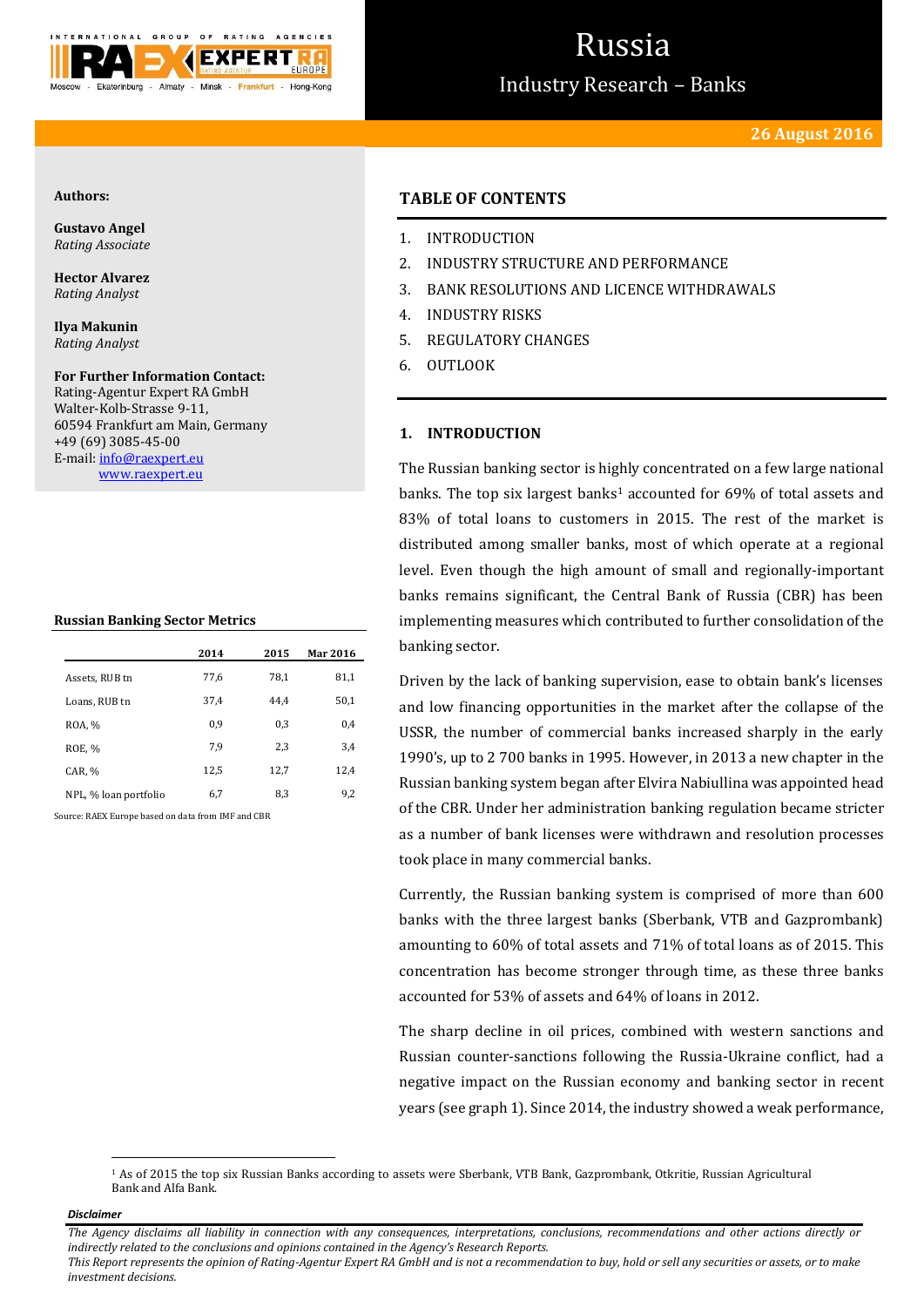

**Graph 1:** Real GDP growth vs. Average Brent oil price



Source: RAEX (Europe) calculations based on data from the IMF and EIA





Source: RAEX (Europe) calculations based on data from the IMF

with profit indicators narrowing and non-performing loans (NPLs) increasing.

In order to prevent a downfall in the country's financial system, the CBR introduced forbearance measures to offset financial market stress on banks' balance sheets and implemented a number of regulatory changes in the banking regulation. Also, many banks (mainly major state-owned) were heavily capitalized through the Deposit Insurance Agency (DIA).

Even though the CBR announced a number of new regulatory changes which range from stringent controls on off-shore holdings to stronger stress tests, the banking sector remains exposed to a number of risks which could damage the industry if they materialize.

## **2. INDUSTRY STRUCTURE AND PERFORMANCE**

Russia's financial market is mainly dominated by the banking sector, whose assets and credit to the private sector amounted to 103% and 57% of GDP in 2015. The Russian banking sector is strongly concentrated and state-owned banks are, by far, the most important players in the industry. State-owned commercial banks account for more than half of banks' assets. Sberbank and VTB group together accounted for 46,3% of total assets as of May 2016.

The business model of Russian banks is mainly based on traditional credit intermediation as loans equal 70% of banks' assets (see graph 2), followed by corporate and government securities and interbank lending. Banks are mostly funded by deposits of non-financial corporations and individuals, while funding from capital markets is still very limited.

According to an IMF classification, Russian banks can be grouped into three tiers depending on their access to the interbank market, rating and exposure to risks. The first group is comprised of large banks with high credit ratings and therefore low funding costs, which rely mainly on the FX swap market for wholesale ruble liquidity and which have access to both secured and unsecured interbank markets. The second group is characterized by mid-sized banks which heavily depend on CBR facilities for funding as they have no access to unsecured interbank markets. The third tier is dominated by small banks with low credit ratings, little or no access to interbank markets and often non-transparent ownership structures and lending practices.

Over the last two years there was an accelerated deterioration of credit risk among Russian banks, with NPLs at 9,2% in 1Q 2016 from 6% in 2013 (see graph 3). This was the result of a number of internal and external factors which translated in lower internal demand, higher prices and

#### *Disclaimer*

*The Agency disclaims all liability in connection with any consequences, interpretations, conclusions, recommendations and other actions directly or indirectly related to the conclusions and opinions contained in the Agency's Research Reports.*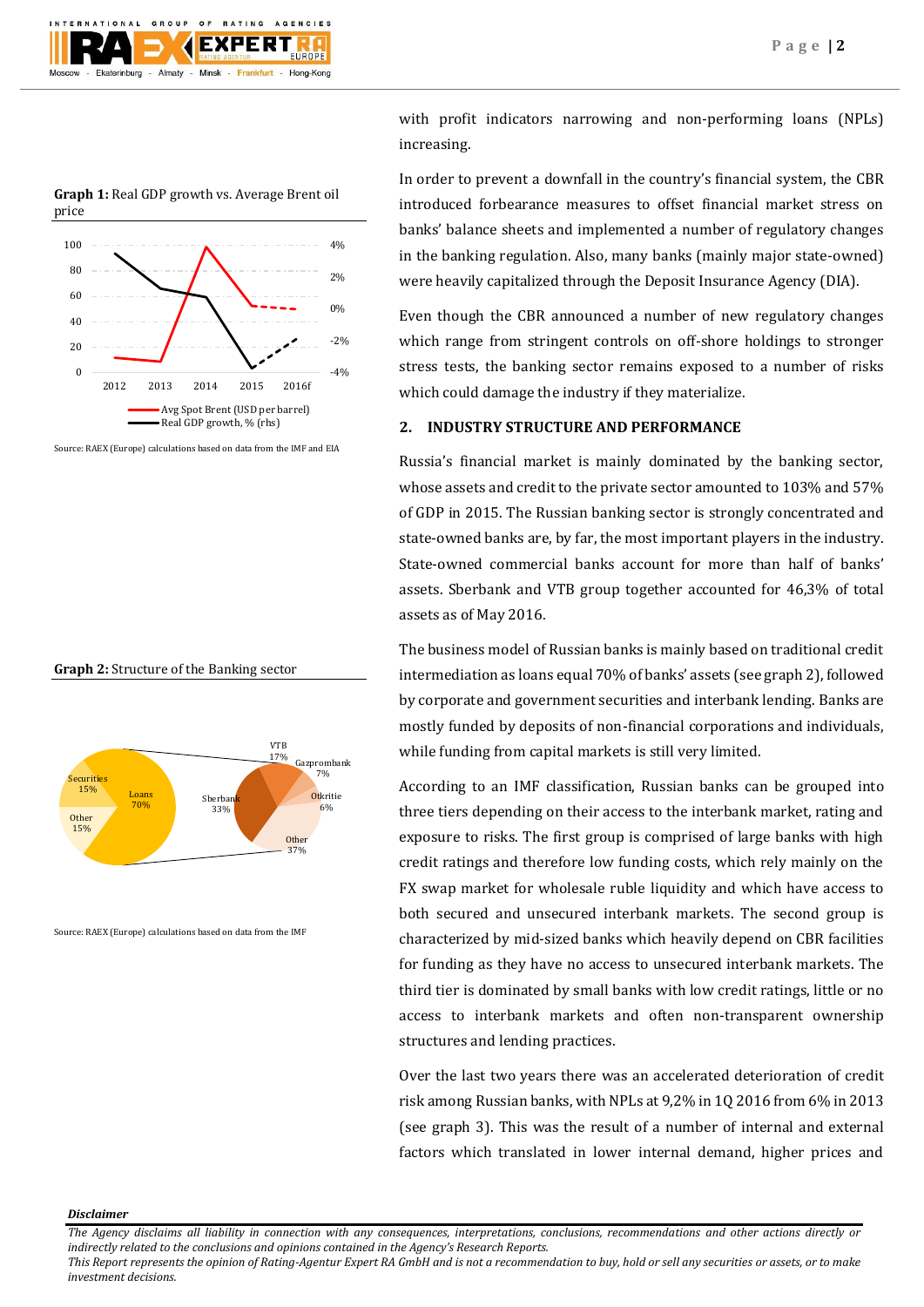

### **Graph 3:** NPLs vs ROA and ROE



**Graph 4:** Average Capital Adequacy Ratio (N1.0)







negative economic growth. However, as a result of loans roll-over and regulatory forbearance, overall NPLs were stable during 2H 2015.

Despite profitability ratios of banks increasing slightly in 1Q 2016, they remained negligible as shown by ROA and ROE, that stood at 0,4% and 3,4% by end-March 2016. These low figures, similar to those observed during the 2008 financial crisis, can be explained by different factors. While net interest margins declined as a consequence of slower asset growth and higher policy rates, net fees and commissions reduced in line with net interest income. Additionally, non-interest expenses declined at a slower pace than net interest income and provisions have risen following the deterioration of the loan portfolio.

The capital adequacy ratio (CAR) of banks was stable in 2015 at about 13% helped by capital injections and regulatory forbearance. However, CAR declined to around 12% after forbearance was reduced in early 2016 (see graph 4).

## **3. BANK RESOLUTIONS AND LICENCE WITHDRAWALS**

A stricter banking policy and control aimed at improving the quality of the banking system was enforced since Elvira Nabiullina became head of the CBR in 2013. This resulted in an increase of banks' license revocations and open bank resolution processes (see graph 5).

The CBR is the only authority responsible for determining which bank shall enter into resolution as well as for choosing the resolution method to be used. Under the resolution framework implemented so far, the CBR can carry out an open bank resolution or a purchase and assumption<sup>2</sup> (P&A) transaction with the participation of DIA in systemic cases, rather than liquidating a troubled bank. In addition, the CBR applies regulatory forbearance to the bailed-out banks.

DIA has been involved in the operational part of the bank resolution procedure by providing funds to the failed bank either through the Deposit Insurance Fund (DIF) or through its own accounts, funded by the CBR loans or the government. Non-systemic banks are generally liquidated and DIA conducts insured deposit payouts.

Between January 2014 and end-July 2016, the CBR has revoked a total of 214 licenses and 28 banks were put into open bank resolution using public funds amounting to 1,1% of GDP. The reasons of license revocation range from data misreporting and breach of capital requirements to money laundering schemes and weak anti money laundering (AML) compliance (see graph 6).

<sup>2</sup> A P&A is [a transaction](http://www.investopedia.com/terms/t/transaction.asp) in which a healthy bank purchase[s assets](http://www.investopedia.com/terms/a/asset.asp) and assume[s liabilities](http://www.investopedia.com/terms/l/liability.asp) from an unhealthy bank.

#### *Disclaimer*

1

*The Agency disclaims all liability in connection with any consequences, interpretations, conclusions, recommendations and other actions directly or indirectly related to the conclusions and opinions contained in the Agency's Research Reports.*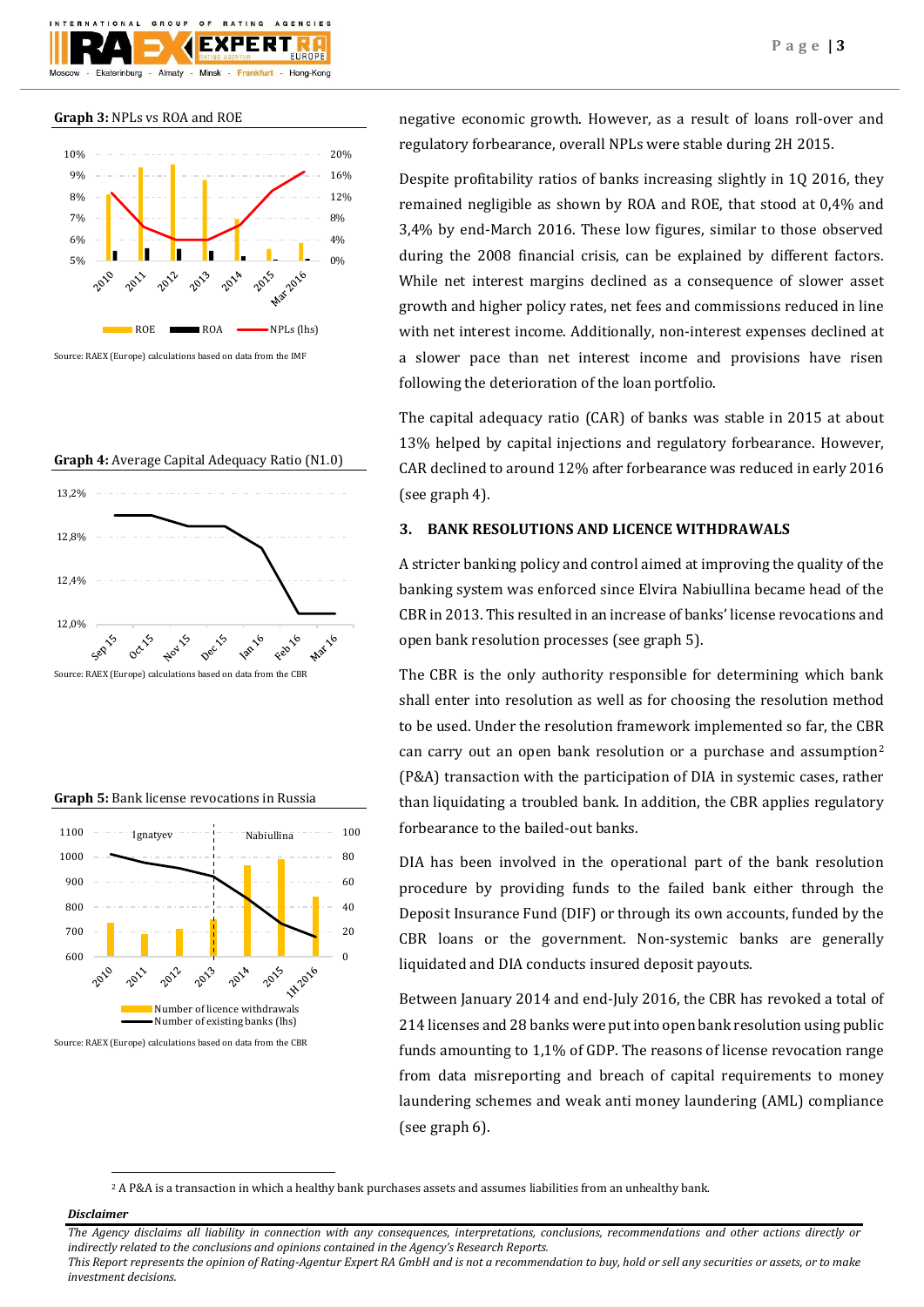

## **Graph 6:** Reasons of license withdrawal between Jan 2010 - Oct 2015



Source: RAEX (Europe) calculations based on data from the CBR





Source: RAEX (Europe) calculations based on data from the CBR

# **4. INDUSTRY RISKS**

The Russian banking sector is heavily exposed to changes in the external and internal position of the country. While currently stable, the banking system is exposed to potential developments which introduce risks to the industry. Even without further economic slump and uncertainty in the country's economic performance, there could be significant risk materializations and credit losses.

The stricter CBR inspection on banks since early 2013 has unveiled a number of bank violations, which range from overvaluation of collateral to misreported financial information. This has introduced additional risks in the loan portfolio of banks, as loan loss provisions have recently increased slightly (see graph 7) and could be insufficient if NPLs are potentially higher than reported. If this materializes, the banking system could face a situation of under-provisioned and under-collateralized portfolios.

Partly as a consequence of unsecured consumer lending, NPLs in the banking retail sector sharply increased from 4,9% in 1Q 2014 to 8,4% in 1Q 2016. Additionally overdue loans in the corporate sector have been also increasing since 4Q 2015 (see graph 8). The construction and real estate sectors are bearing the highest exposure as contracts in these industries are mainly denominated in foreign currency and were not rolled over when the RUB depreciated during 2014-2015 (see graph 9). Also, as a result of low domestic demand and declining government spending, the mining, trade and agricultural sector are facing increasing credit risks.

Even though the banking system as a whole does not bear liquidity risks, selective small banks could still be exposed to liquidity shocks. As described by the IMF classification, larger banks are generally highly rated and therefore have access to low cost funding from secured or unsecured

#### *Disclaimer*

*The Agency disclaims all liability in connection with any consequences, interpretations, conclusions, recommendations and other actions directly or indirectly related to the conclusions and opinions contained in the Agency's Research Reports.*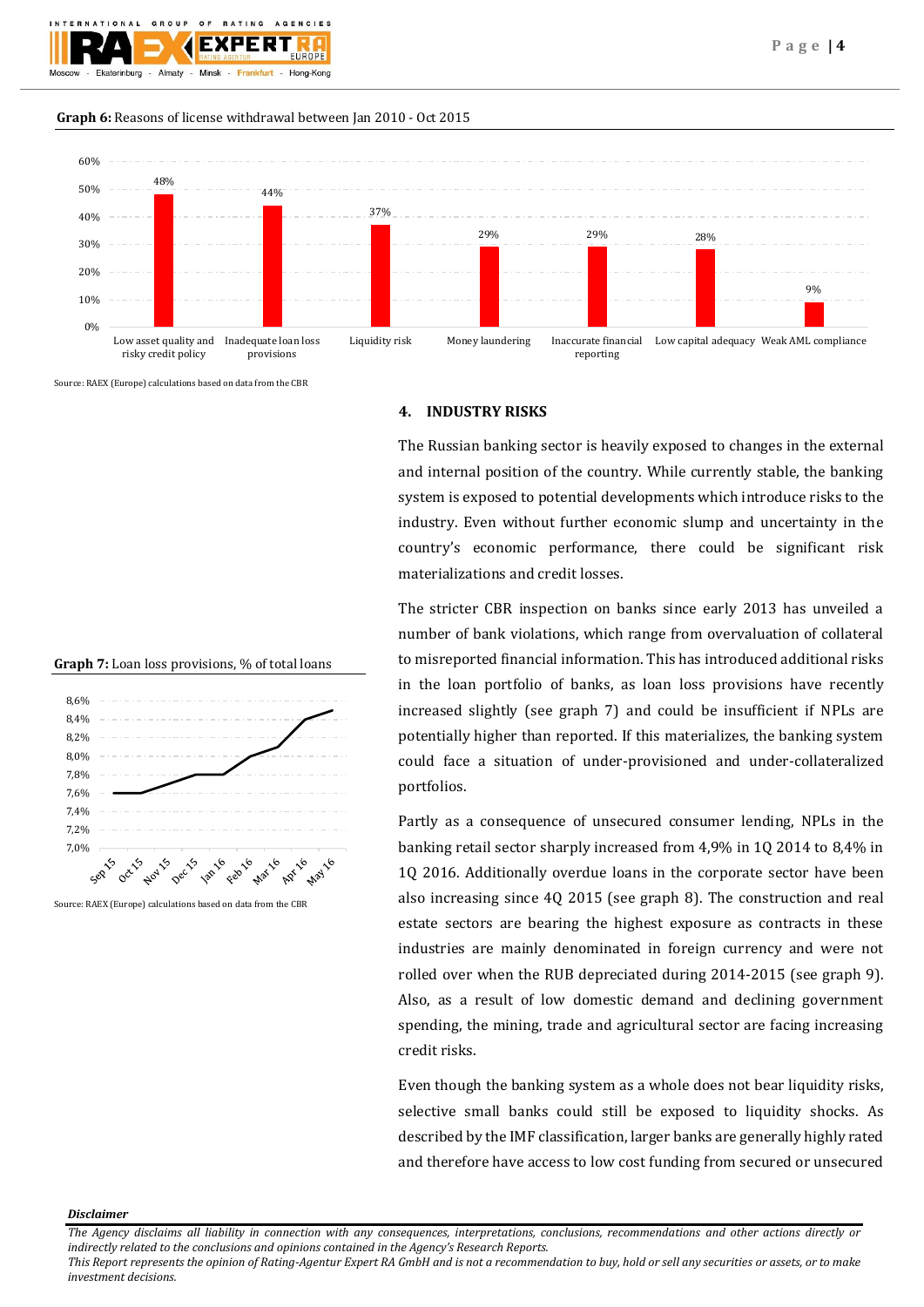



Source: RAEX (Europe) calculations based on data from the CBR



Source: RAEX (Europe) calculations based on data from the CBR

interbank operations. In contrast, low-rated small and medium banks rely on higher yielding collateral, short-term secured markets and CBR facilities to obtain funding. Ultimately, this makes them more exposed to the liquidity risks than larger banks.

## **5. REGULATORY CHANGES**

A series of regulatory changes have been introduced in order to mitigate the contagion in the banking sector and reduce the share of "suspicious" banking transactions.

As of January 2016 the capital adequacy regulation tightened as the riskweighted assets (RWA) calculation became stricter. Weights were increased for sovereign and regional bonds, claims to CBR, natural monopolies, among others. Despite the reduction of the minimum required levels of capital adequacy ratio (N.1.0) from 10% to 8% and Common equity tier 1 (CET 1) ratio (N.1.1) from 5% to 4,5%, keeping Tier I Capital adequacy ratio (N.1.2) at the same level of 6%. The latter normative value became the most critical amongst all of the capital adequacy ratios, as many Russian banks had their N1.2 ratios very close to the minimum required level of 6% even before RWA calculation rules had changed.

Additionally, the CBR published a list of ten systemically important banks in October 2015 (see table 1), which are subject to an additional requirement of capital in line with Basel III and additional short term liquidity (LCR) ratio. LCR is calculated as a ratio of high-liquid assets (assets that can be turned into cash within 30 days or that can be sold at a minimum discount) to net forecasted outflow of funds within the next 30 days. The minimum required level of this ratio is currently at 70% though shall be gradually increased to 100% by the end of 2018.

In order to support banks, the CBR relaxed the requirement for two regulatory ratios N2 and N3 (these ratios assess liquidity risks within one and 30 business days respectively) improving banks' liquidity ratios in February 2015. As a result, aggregated N2 and N3 ratios of the banking system jumped from 58,9% and 72,7% in December 2014 to 89,9% and 127,1% in April 2015 respectively (see graph 10).

Furthermore, the CBR continues its policy against fraudulent schemes by obliging banks to create 50% reserves against the borrowers having signs of no real activity and classify corresponding loans to 3rd loan category or lower. Maximum exposure to related parties will also become subject to a more stringent regulation (through the new N25 normative ratio) from January 2017, limiting such exposures at 20% of capital. According to the

#### *Disclaimer*

*The Agency disclaims all liability in connection with any consequences, interpretations, conclusions, recommendations and other actions directly or indirectly related to the conclusions and opinions contained in the Agency's Research Reports.*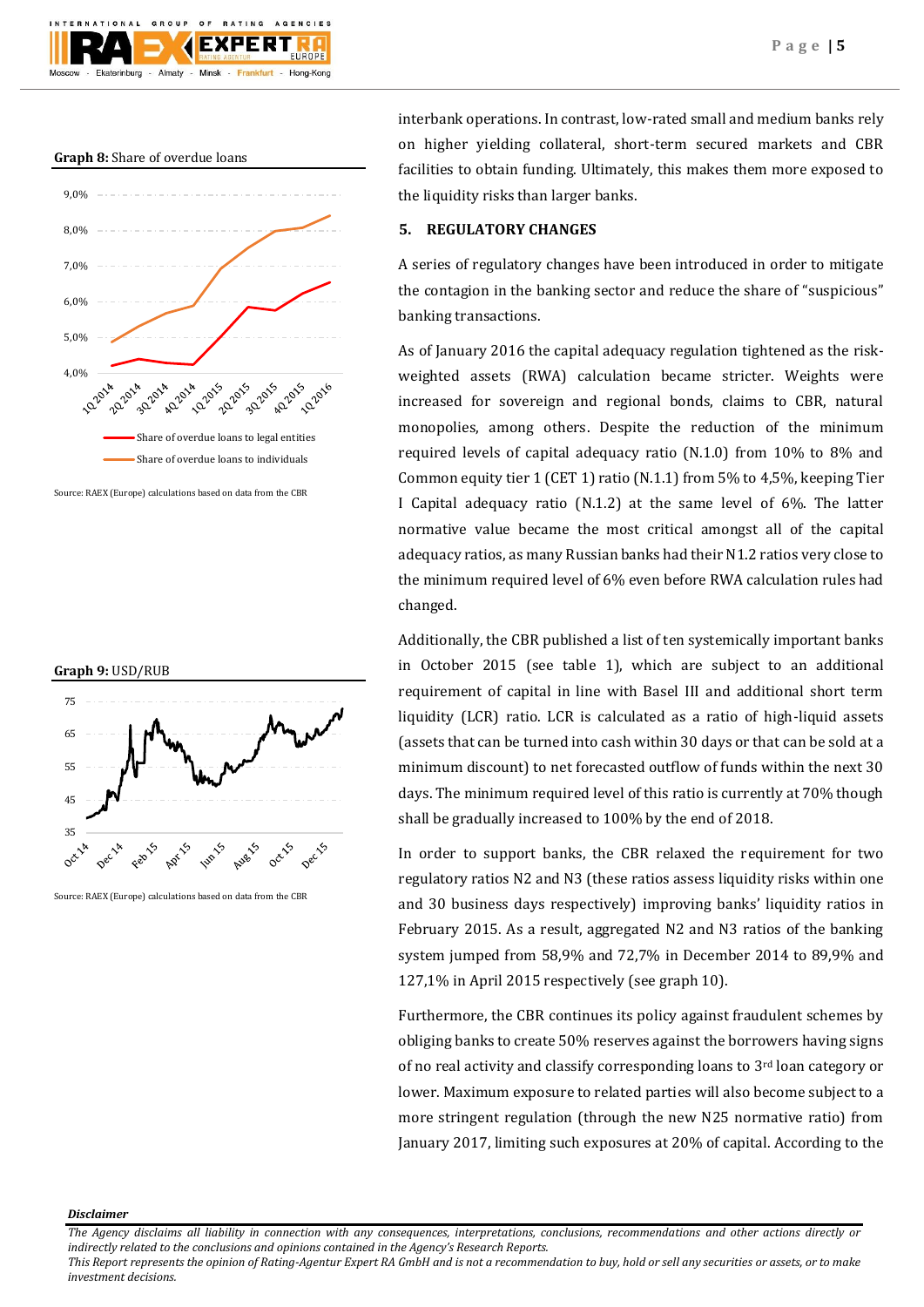## **Table 1:** Systemically Important Banks

| Name                         | <b>Position by assets</b><br>01.07.2016 | Assets, RUB<br>tn |
|------------------------------|-----------------------------------------|-------------------|
| Sherbank                     | 1                                       | 22,8              |
| VTB Bank                     | 2                                       | 9,5               |
| Gazprombank                  | 3                                       | 5,2               |
| Bank "FC Otkritie"           | 5                                       | 2,8               |
| Russian Agricultural<br>Bank | 6                                       | 2,7               |
| Alfa-Bank                    | 7                                       | 2,2               |
| UniCredit Bank               | 9                                       | 1,3               |
| Promsvyazbank                | 10                                      | 1,3               |
| Raiffeisenbank               | 12                                      | 0,8               |
| Rosbank                      | 13                                      | 0,7               |
|                              |                                         |                   |

Source: RAEX (Europe) calculations based on data from the CBR

### **Graph 10:** Normative ratios N2 and N3



Source: RAEX (Europe) calculations based on data from the CBR

CBR's estimations as of May 2016, it can be a problem for more than 150 Russian banks to comply with N25.

In order to prevent banks from taking on too much risk, the CBR advises or directs them to limit the deposit growth or even bans new deposit issue. Also, banks which are to be allocated federal budget and state owned corporations' funds face tougher requirements on capital (more than RUB 25 bn); in addition these banks have to be under direct government control or to be a member of the DIA.

In June 2016 Elvira Nabiullina proposed a discussion of a number of new regulations designed to fight inefficiencies and contagions of the banking sector in the CBR report on the dynamics of Russian banking system.

One of the most important announcements was that CBR plans to depart from its current expensive and ineffective policy on banks' resolution through DIA (see part "Banks resolutions and license withdrawals") towards a CBR-led Sector Consolidation Fund. CBR intends to control restructuring process itself directly investing into the problem banks as the cheap DIA funding (0,51% interest rate) was often miss-used by participants, becoming a source of their own financial problems' solution as well as an uncontrolled quantitative easing in the economy. The restructured banks will be then resoled in the market, making the process of restructuring cheaper and faster. On the downside, this leads to a potential conflict of interest, despite the CBR's commitment to build up a 'Chinese wall' as part of its regulatory mandate.

The second important announcement of the CBR is the creation of a threelayer banking system. In addition to the systemically important ones, the CBR will also classify banks between federal and regional. The latter group (estimated at 1,6% of total banking assets) will benefit from eased prudential regulation. This will come at the cost of such functionality constraints as inability to open branches and offices outside the core and neighboring regions, access to interbank market only through CCP (central counterparty) and inability to conduct international operations. The rest will be classified as federal banks and will have to satisfy a capital requirement of RUB 1 bn and amount of assets more than RUB 7 bn and will have to gradually implement international standards.

The CBR also announced consolidated control and regulation on the offshore holdings, by requiring these entities to create a separate managing body registered in Russia. The aim of the managing body will be to consolidate reports of all financial organizations inside the holding. This regulation will also apply to multi-branch holdings and parallel financial companies.

#### *Disclaimer*

*The Agency disclaims all liability in connection with any consequences, interpretations, conclusions, recommendations and other actions directly or indirectly related to the conclusions and opinions contained in the Agency's Research Reports.*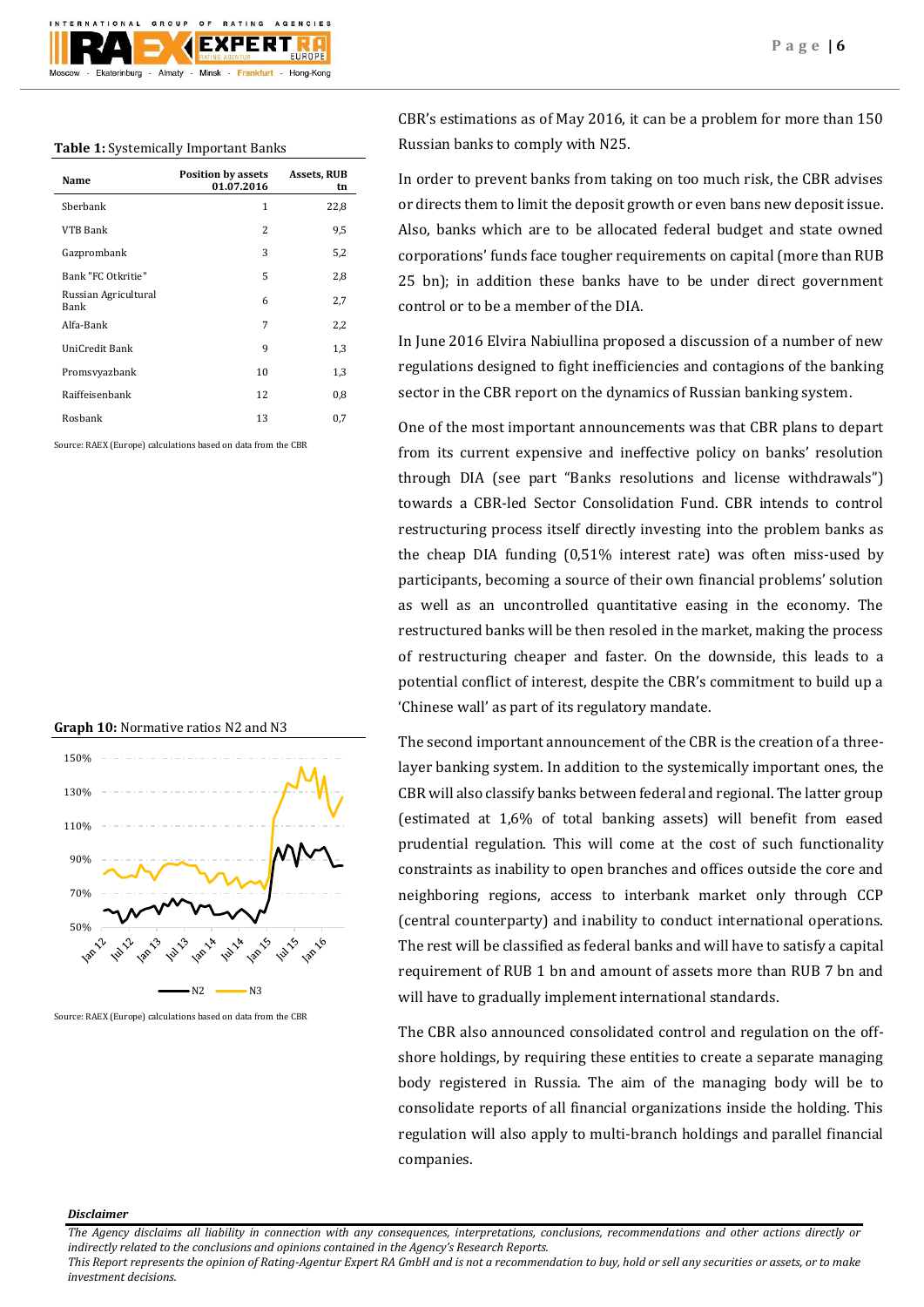

In addition, the CBR plans to increase the importance of stress testing, shifting it from a monitoring exercise to a capital-deterministic. Those banks, which fail stress-tests and/or have underdeveloped riskmanagement procedures will be subject to stricter capital adequacy requirements.

Three years of Nabiullina's administration have been marked by the fight against the weak and vulnerable banks, at the same time CBR confirms that "cleaning" of Russian banking sector from unreliable players will continue until mid-2017. Those who remain will have to comply (proportionally with their status) with ever stricter international standards.

# **6. OUTLOOK**

The banking sector is likely to remain vulnerable to credit risks. Overdue loans in the construction, wholesale and retail trade, and real estate sector have steeply climbed since December 2014, accounting for 22,3%, 12,7% and 5,4% of their total loan portfolios respectively by June 2016 (see graph 11). This presents a potential risk for the industry as these three sectors together represent more than 38% of the loan portfolio (see graph 12) and their performance is not likely to pick up rather soon.

**Graph 11:** Overdue debt by sectors in domestic currency (Legal Entities and Individual Entrepreneurs), % of total loans per sector



Source: RAEX (Europe) calculations based on data from the CBR

We expect the banking sector to continue consolidating as the CBR continues its purge by stepping up its revocation of licenses (only in August 2016, seven licenses were revoked as of the report date). At the same time, if the CBR decides to finally enact the new related-partylending regulation (limiting it at 20% of the regulatory capital) which is supposed to start in January 2017, the Agency believes that it will contribute to improve the sector's transparency and reduce moral hazards and conflict of interest. However, we also expect this policy to further put

#### *Disclaimer*

*The Agency disclaims all liability in connection with any consequences, interpretations, conclusions, recommendations and other actions directly or indirectly related to the conclusions and opinions contained in the Agency's Research Reports.*